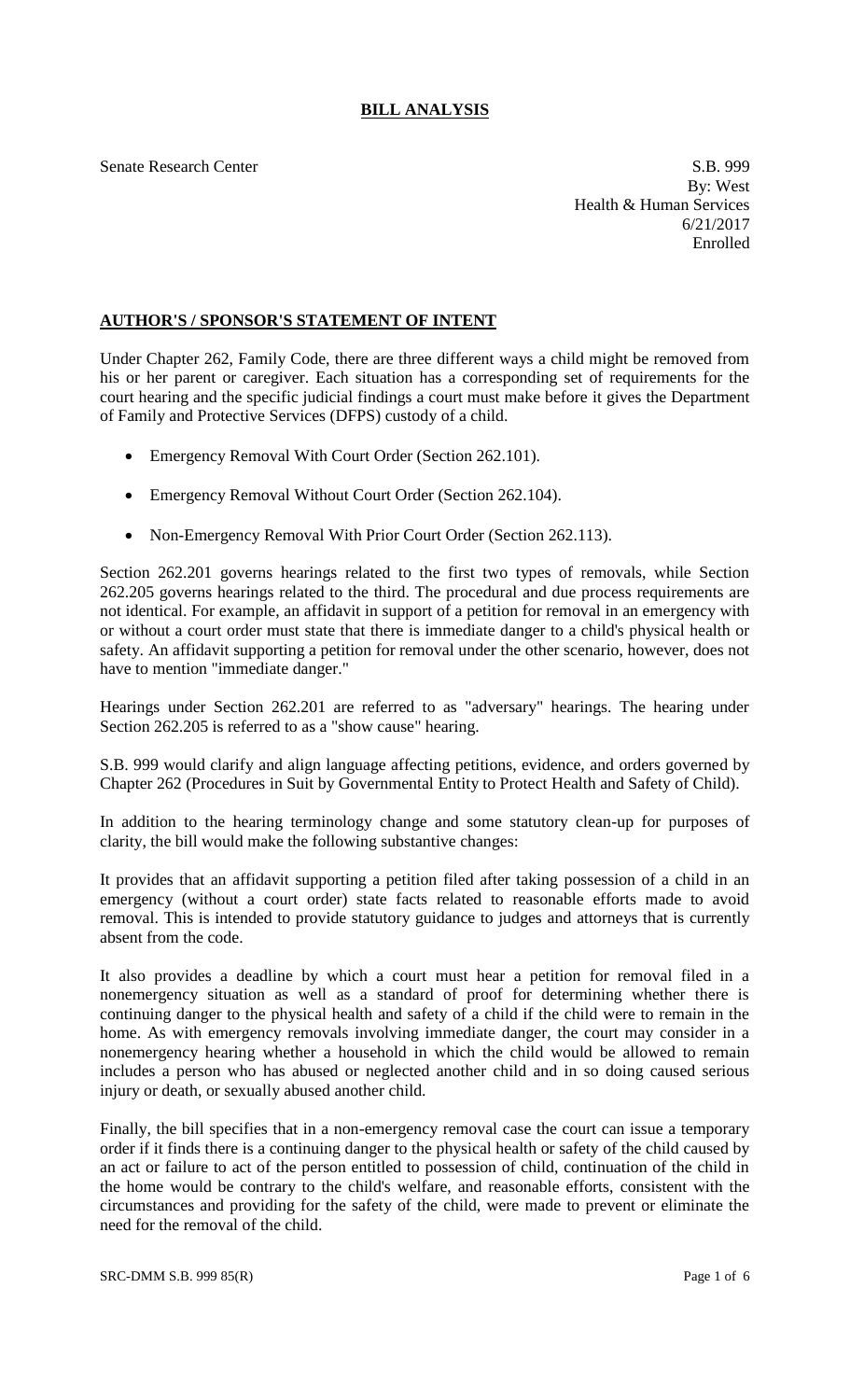S.B. 999 amends current law relating to procedures for taking possession of a child and for certain hearings in a suit affecting the parent-child relationship involving the Department of Family and Protective Services.

## **RULEMAKING AUTHORITY**

This bill does not expressly grant any additional rulemaking authority to a state officer, institution, or agency.

## **SECTION BY SECTION ANALYSIS**

SECTION 1. Amends Section 155.201, Family Code, by adding Subsection (d), as follows:

(d) Requires the court of continuing, exclusive jurisdiction, on receiving notice that a court exercising jurisdiction under Chapter 262 (Procedures in Suit by Governmental Entity to Protect Health and Safety of Child) has ordered the transfer of a suit under Section  $262.203(a)(2)$  (relating to requiring the court that rendered the temporary order to, in accordance with certain procedures and if certain criteria are met, order a transfer of the suit), to, in accordance with the requirements of Section 155.204(i), transfer the proceedings to the court in which the suit under Chapter 262 is pending within the time required by Section 155.207(a)(relating to requiring the clerk of the court transferring a proceeding, not later than the 10th working day after the date an order of transfer is signed, to send certain information to the proper court in the county to which the transfer is being made).

SECTION 2. Amends Section 155.204(i), Family Code, as follows:

(i) Requires the Department of Family and Protective Services, rather than authorizes a party, if a transfer order has been signed by a court exercising jurisdiction under Chapter 262, to file the transfer order with the clerk of the court of continuing, exclusive jurisdiction. Requires the clerk of the court of continuing, exclusive jurisdiction, on receipt and without a hearing or further order from the court of continuing, exclusive jurisdiction, to transfer the files as provided by this subchapter (Transfer of Continuing, Exclusive Jurisdiction) within the time required by Section 155.207(a).

SECTION 3. Amends Subchapter A, Chapter 262, Family Code, by adding Section 262.013, as follows:

Sec. 262.013. FILING REQUIREMENT FOR PETITION REGARDING MORE THAN ONE CHILD. Requires that each suit under this chapter based on allegations of abuse or neglect arising from the same incident or occurrence and involving children that live in the same home be filed in the same court.

SECTION 4. Amends Section 262.101, Family Code, as follows:

Sec. 262.101. FILING PETITION BEFORE TAKING POSSESSION OF CHILD. Requires that an original suit filed by a governmental entity that requests permission to take possession of a child without prior notice and hearing be supported by an affidavit sworn to by a person with personal knowledge and stating facts sufficient to satisfy a person of ordinary prudence and caution that:

(1) makes a nonsubstantive change;

(2) creates this subdivision from existing text and makes a nonsubstantive change;

(3) redesignates existing Subdivision (2) as Subdivision (3) and makes no further changes to this subdivision; and

(4) redesignates existing Subdivision (3) as Subdivision (4) and makes no further changes to this subdivision.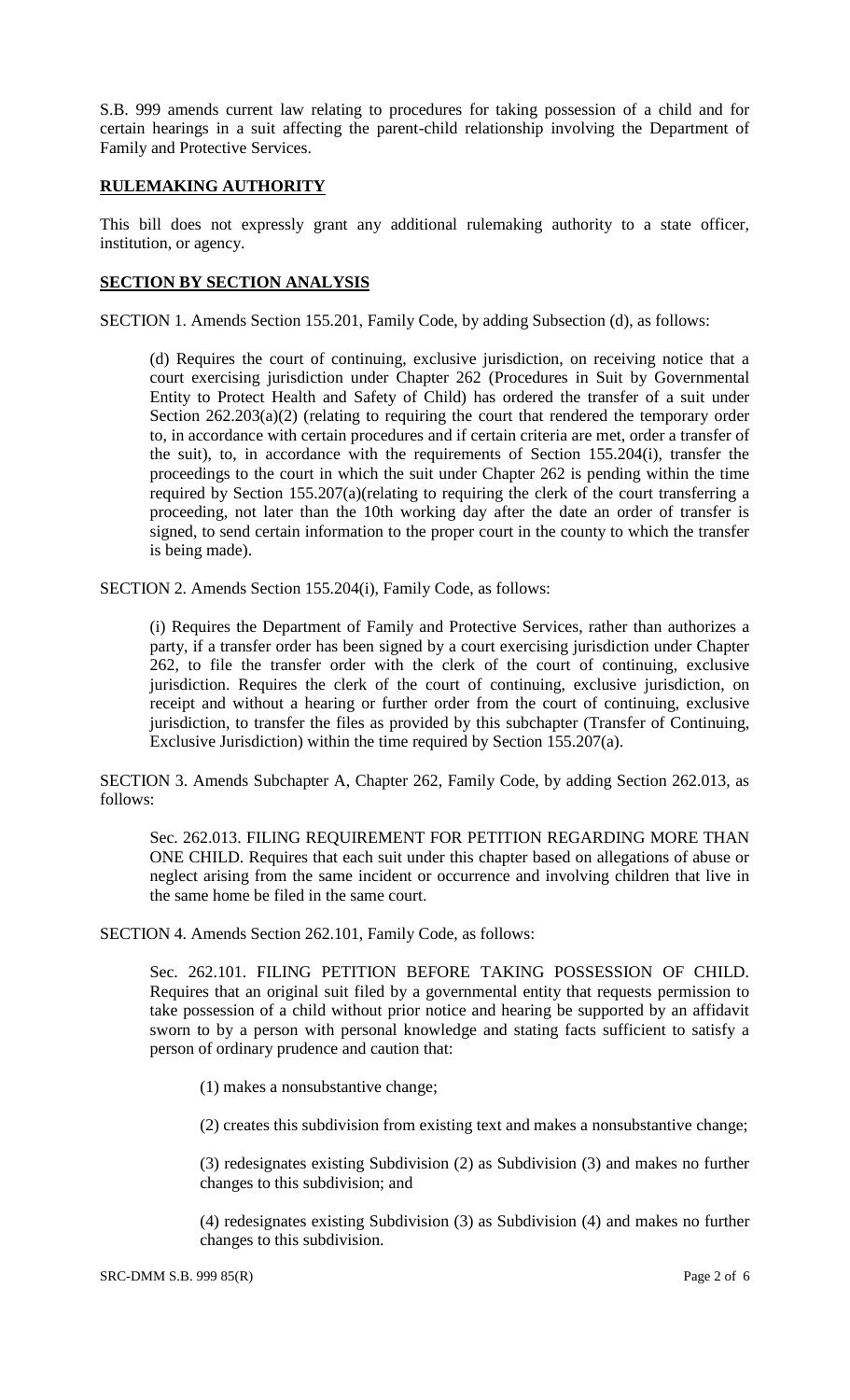SECTION 5. Amends Section 262.1015(d), Family Code, to provide that a temporary restraining order under this section expires not later than the 14th day after the date the order was rendered, unless the court grants an extension under Section 262.201(e) (relating to placement of the child removed from the child's custodial parent), rather than 262.201(a-3).

SECTION 6. Amends Section 262.102(a), Family Code, as follows:

(a) Requires a court, before a court may, without prior notice and a hearing, issue a temporary order for the conservatorship of a child under Section 105.001(a)(1) (relating to authorizing a court to make an order for the temporary conservatorship of the child) or a temporary restraining order or attachment of a child authorizing a governmental entity to take possession of a child in a suit brought by a governmental entity, to find that:

(1) makes a nonsubstantive change;

(2) creates this subdivision from existing text and makes a nonsubstantive change;

(3) redesignates existing Subdivision (2) as Subdivision (3) and makes no further changes to this subdivision; and

(4) redesignates existing Subdivision (3) as Subdivision (4) and makes no further changes to this subdivision.

SECTION 7. Amends Section 262.103, Family Code, to change a reference to Section 262.201(a-3) to 262.201(e).

SECTION 8. Amends Section 262.105, Family Code, as follows:

Sec. 262.105. FILING PETITION AFTER TAKING POSSESSION OF CHILD IN EMERGENCY. (a) Requires the person taking the child into possession, when a child is taken into possession without a court order, without unnecessary delay, to:

(1) and (2) makes no changes to these subdivisions;

(3) request an initial hearing to be held by no later than the first business day, rather than working day, after the date the child is taken into possession.

(b) Requires that an original suit filed by a governmental entity after taking possession of a child under Section 262.104 (Taking Possession of a Child in Emergency Without a Court Order) be supported by an affidavit stating facts sufficient to satisfy a person of ordinary prudence and caution of certain circumstances pertaining to the child.

SECTION 9. Amends Sections 262.106(a) and (d), Family Code, as follows:

(a) Requires the court in which a suit has been filed after a child has been taken into possession without a court order by a governmental entity to hold an initial hearing on or before the first business, rather than working, day after the date the child is taken into possession. Makes conforming changes.

(d) Makes a conforming change.

SECTION 10. Amends Section 262.107(a), Family Code, as follows:

(a) Requires the court to order the return of the child at the initial hearing regarding a child taken in possession without a court order by a governmental entity unless the court is satisfied that: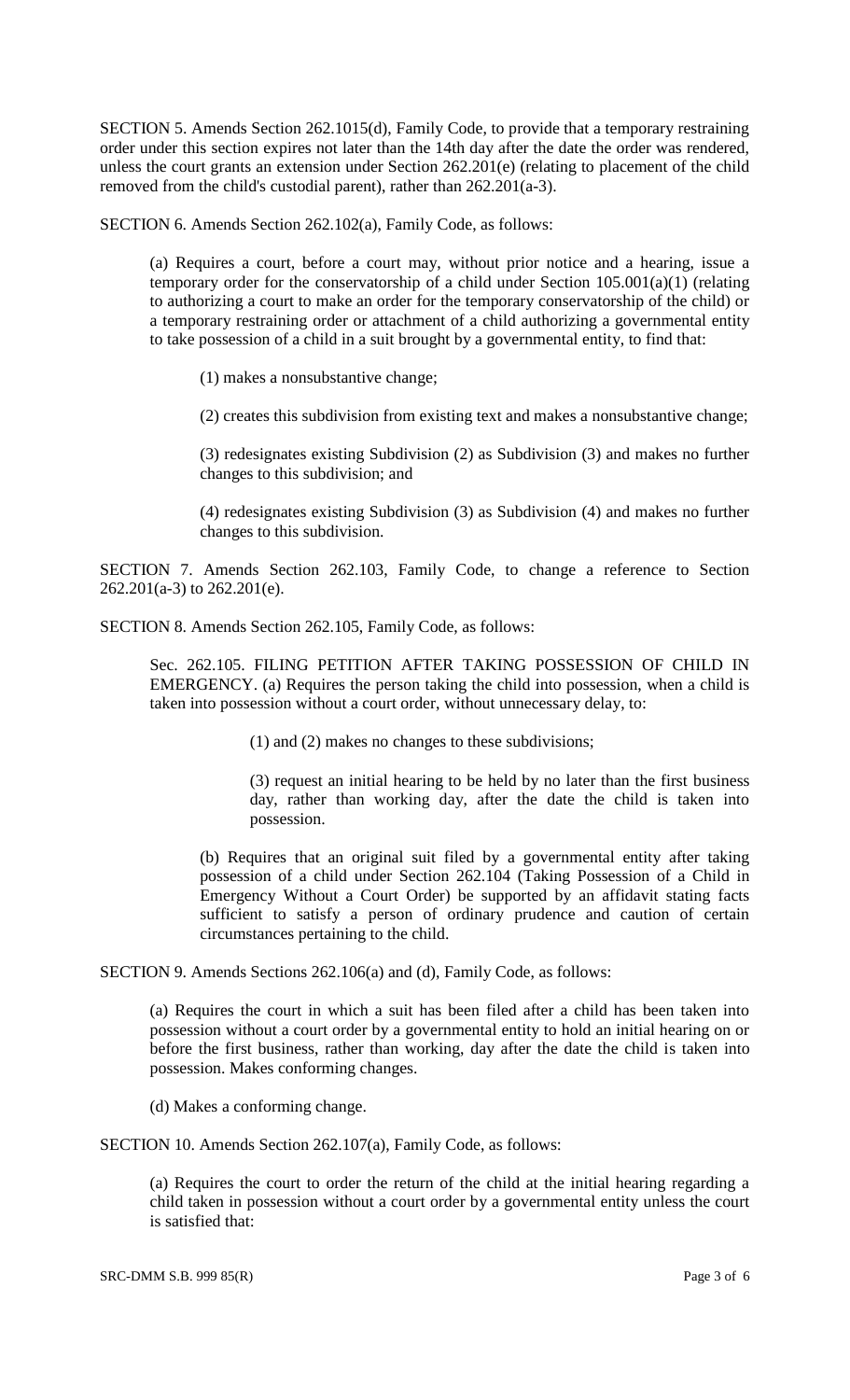(1) the evidence shows that one of the following circumstances exists:

(A) creates this paragraph from existing text and makes a nonsubstantive change;

(B) creates this paragraph from existing text and deletes existing text providing that the evidence shows that;

(C) the parent or person who has possession of the child is currently using a controlled substance as defined by Chapter 481 (Texas Controlled Substances Act), Health and Safety Code, and the use constitutes an immediate danger to the physical health or safety of the child; or

(D) the parent or person who has possession of the child has permitted the child to remain on premises used for the manufacture of methamphetamine;

(2) and (3) makes no changes to these subdivisions.

SECTION 11. Amends Section 262.109(b), Family Code, to change a reference to working day to business day.

SECTION 12. Amends Subchapter B, Chapter 262, Family Code, by adding Section 262.1131, as follows:

Sec. 262.1131. TEMPORARY RESTRAINING ORDER BEFORE FULL ADVERSARY HEARING. Authorizes the court, in a suit filed under Section 262.113 (Filing Suit Without Taking Possession of Child), to render a temporary restraining order as provided by Section 105.001 (Temporary Orders Before Final Order).

SECTION 13. Amends Section 262.201, Family Code, as follows:

Sec. 262.201. FULL ADVERSARY HEARING; FINDINGS OF THE COURT. (a) Requires that a full adversary hearing be held not later than the 14th day after the date the child was taken into possession by the governmental entity, unless the court grants an extension under Subsection (e) or (e-1), rather than Subsection (a-3), in a suit filed under Section 262.101 or 262.105 (Filing Petition After Taking Possession of Child in Emergency), unless the child has already been returned to the parent, managing conservator, possessory conservator, guardian, caretaker, or custodian entitled to possession and the temporary order, if any, has been dissolved.

(b) Requires that a full adversary hearing in a suit filed under Section 262.113 requesting possession of a child be held not later than the 30th day after the date the suit is filed.

(c) Redesignates existing Subsection (a-1) as Subsection (c).

(d) Redesignates existing Subsection (a-2) as Subsection (d).

(e) Redesignates existing Subsection (a-3) as Subsection (e) and includes a reference to Section 262.1131.

(e-1) Authorizes the court, if a parent who is not indigent appears in opposition to the suit, to, for good cause shown, postpone the full adversary hearing for not more than seven days from the date of the parent's appearance to allow the parent to hire an attorney or to provide the parent's attorney time to respond to the petition and prepare for the hearing. Provides that a postponement under this subsection is subject to the limits and requirements prescribed by Subsection (e).

(f) Redesignates existing Subsection (a-4) as Subsection (f).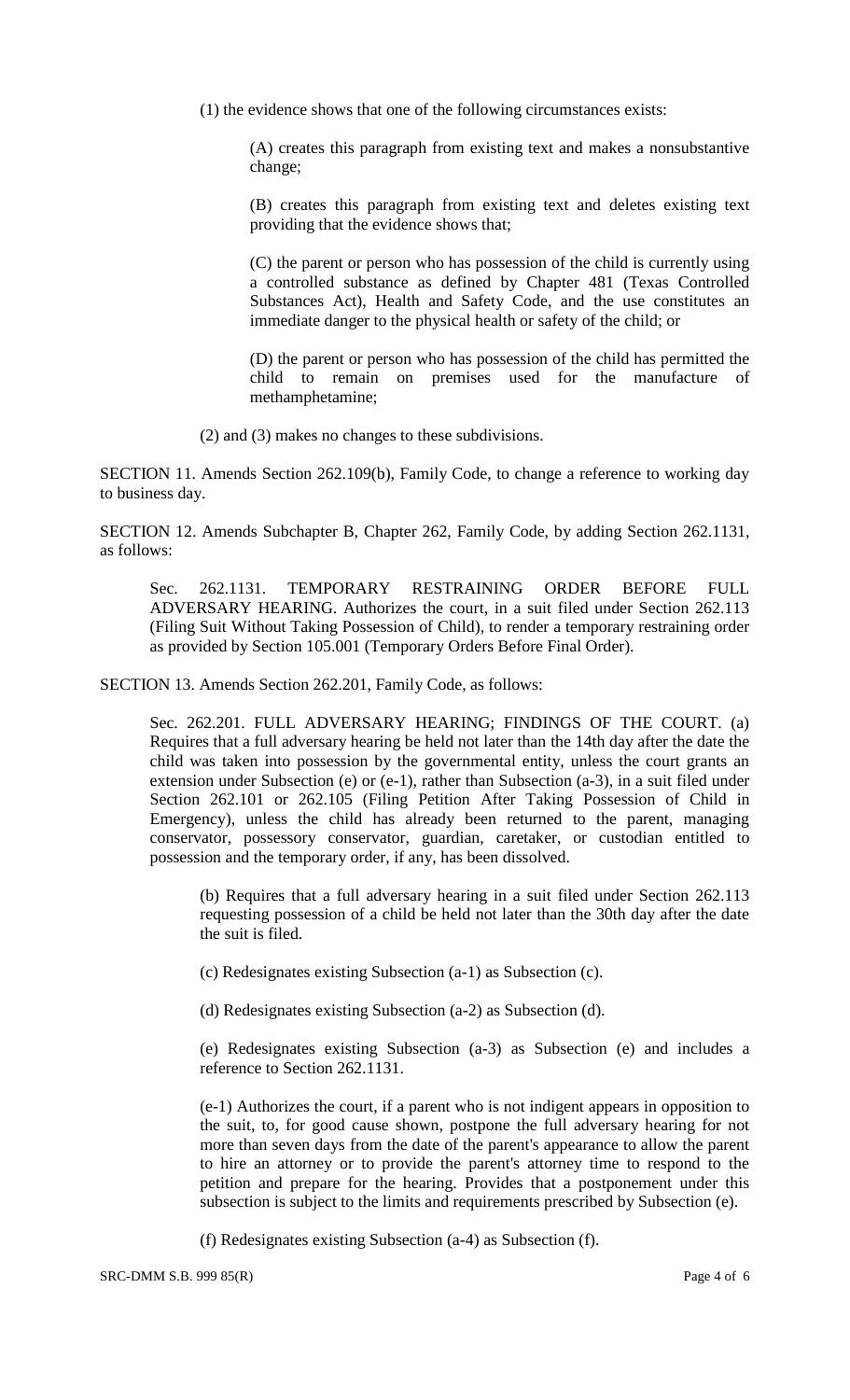(g) Redesignates existing Subsection (b) as Subsection (g). Requires the court, in a suit filed under Section 262.101 or 262.105, at the conclusion of the full adversary hearing, to order the return of the child to the parent, managing conservator, possessory conservator, guardian, caretaker, or custodian entitled to possession unless the court finds sufficient evidence to satisfy a person of ordinary prudence and caution of certain circumstances pertaining to the child.

(h) Redesignates existing Subsection (c) as Subsection (h). Requires the court, in a suit filed under Section 262.101 or 262.105, if the court finds sufficient evidence to satisfy a person of ordinary prudence and caution that there is a continuing danger to the physical health or safety of the child and for the child to remain in the home is contrary to the welfare of the child, to issue an appropriate temporary order under Chapter 105 (Settings, Hearings, and Orders).

(i) Authorizes the court, in determining whether there is a continuing danger to the physical health or safety of the child under Subsection (g), to consider whether the household to which the child would be returned includes a person who:

(1) has abused or neglected another child in a manner that caused serious injury to or the death of the other child; or

(2) has sexually abused another child.

(j) Requires the court, in a suit filed under Section 262.113, at the conclusion of the full adversary hearing, to issue an appropriate temporary order under Chapter 105 if the court finds sufficient evidence to satisfy a person of ordinary prudence and caution that:

(1) there is a continuing danger to the physical health or safety of the child caused by an act or failure to act of the person entitled to possession of the child and continuation of the child in the home would be contrary to the child's welfare; and

(2) reasonable efforts, consistent with the circumstances and providing for the safety of the child, were made to prevent or eliminate the need for the removal of the child.

(k) Requires the court, if the court finds that the child requires protection from family violence, as that term is defined by Section 71.004 (Family Violence), by a member of the child's family or household, to render a protective order for the child under Title 4 (Protective Orders and Family Violence).

(l) Creates this subsection from existing text and makes no further changes to this subsection.

(m) Creates this subsection from existing text. Deletes existing text requiring the court, if the court finds that the child requires protection from family violence by a member of the child's family or household, to render a protective order under Title 4 for the child. Deletes existing text defining "family violence." Deletes existing Subsection (d), relating to authorizing the court to take certain consideration in determining whether there is a continued danger to the physical health or safety of the child.

(n) Redesignates existing Subsection (e) as Subsection (n) and makes no further changes to this subsection.

(o) Redesignates existing Subsection (f) as Subsection (o) and makes no further changes to this subsection.